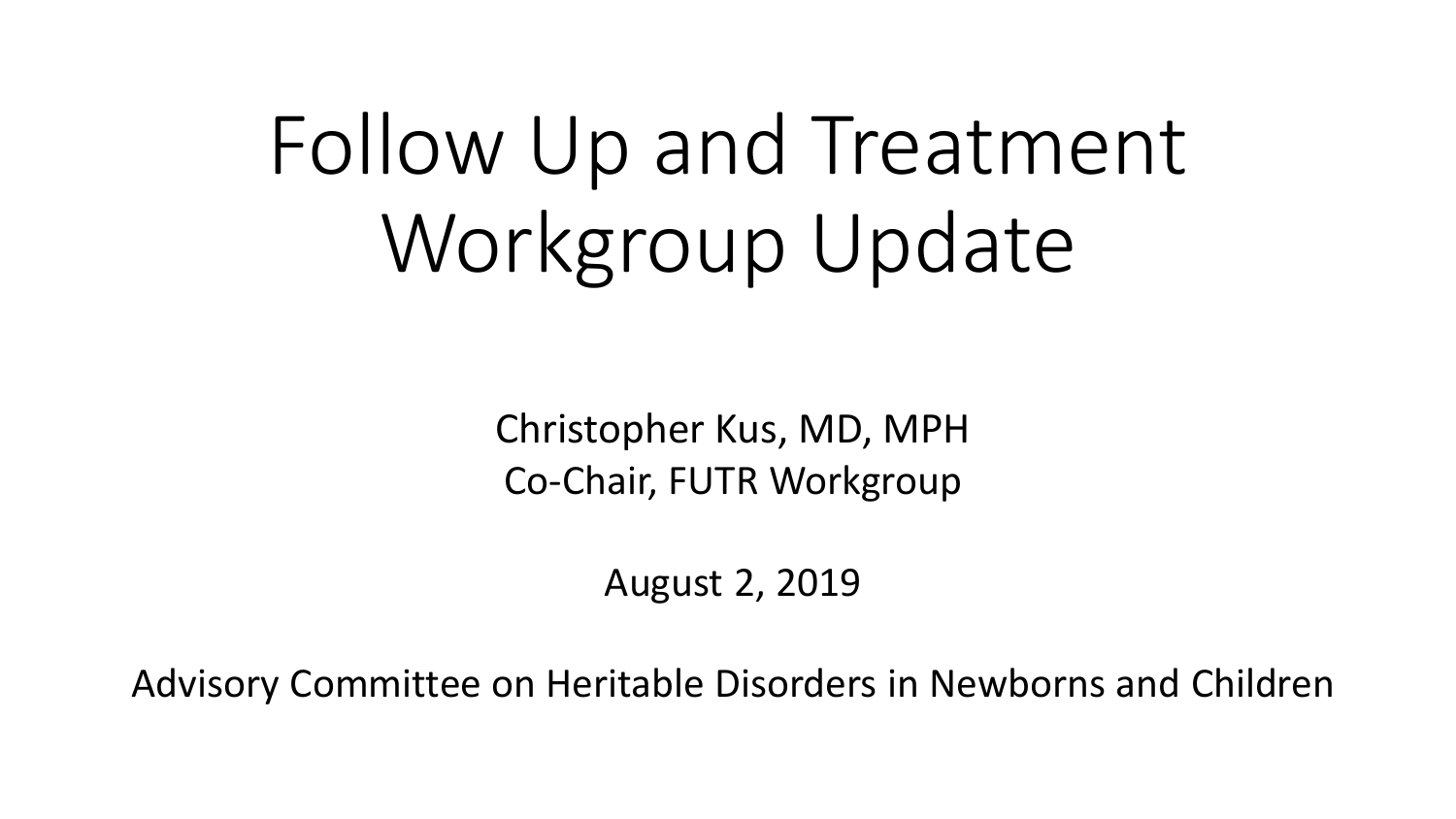### 2019 Follow-up and Treatment Workgroup

#### **ACHDNC MEMBERS**

- Jeffrey P. Brosco, MD, PhD (FUTR Chairperson)
- Susan A. Berry, MD
- Kyle B. Brothers, MD, PhD
- Kamila B. Mistry, PhD, MPH
- Annamarie Saarinen

#### **ORGANIZATION REPRESENTATIVES**

- Georgianne Arnold, MD
	- Society for Inherited Metabolic Disorders
- Christopher A. Kus, MD, MPH (FUTR Co-Chair) Association of State & Territorial Health Officials
- Jennifer M. Kwon, MD, MPH, FAAN Child Neurology Society
- Robert J. Ostrander, MD American Academy of Family Practice Physicians
- Jed L. Miller, MD, MPH Association of Maternal and Child Health Programs

#### **WORKGROUP MEMBERS**

- Sabra A. Anckner, RN, BSN
- Tracey Bishop
- Amy Brower, PhD
- Luca Brunelli, MD, PhD
- Christine S. Brown, MS
- Debra Freedenberg, MD, PhD
- Lawrence Merritt, II, MD
- Dawn S. Peck, M.S., CGC
- Margie A. Ream, MD, PhD
- Elna Saah, MD
- Joseph H. Schneider, MD, MBA, FAAP
- Marci Sontag, PhD
- Janet Thomas, MD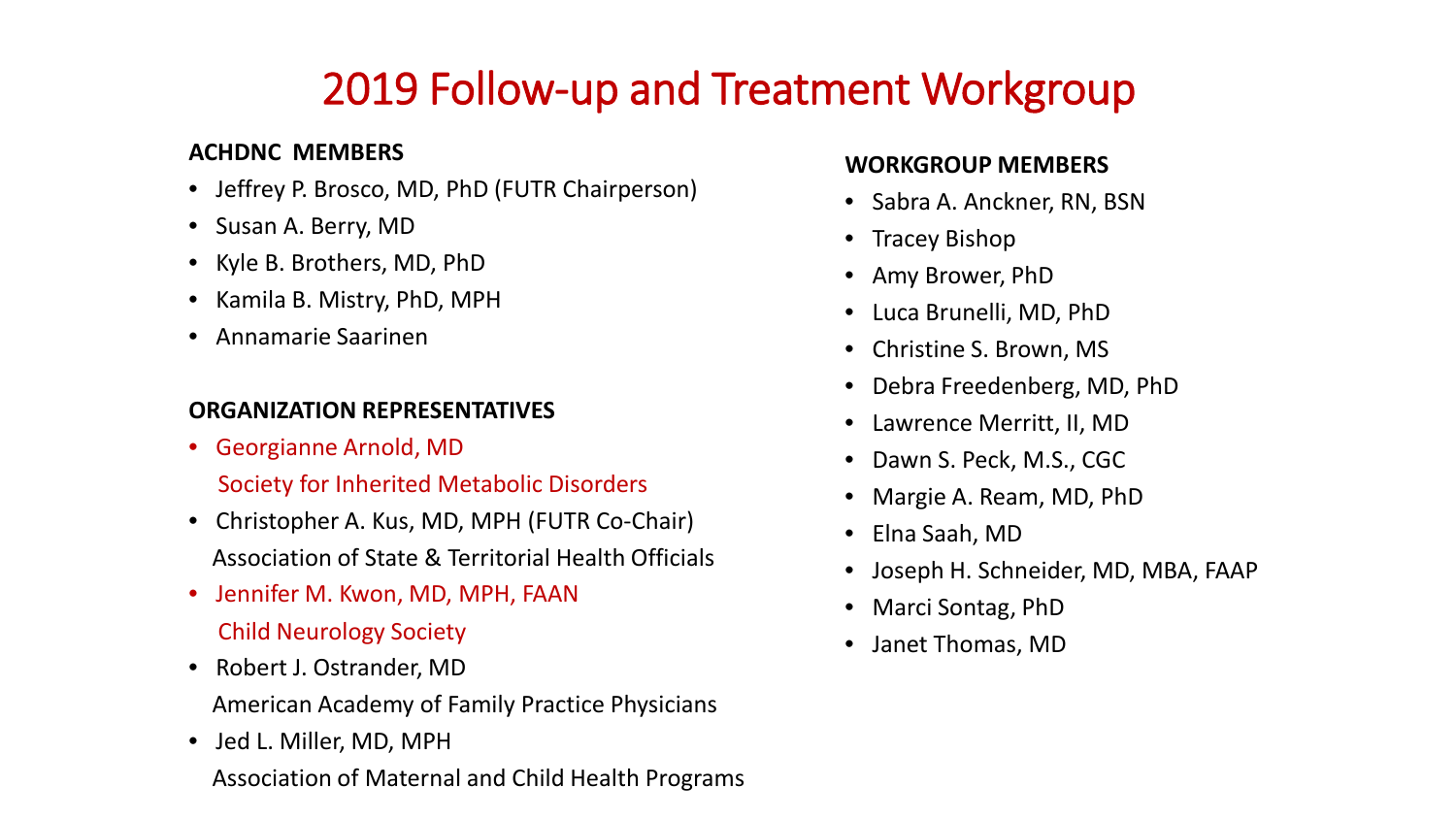## Workgroup Discussion Gaps, topics or issues, specific projects?

- Continued emphasis on long-term follow-up (LTFU). When a new condition is introduced, we should be thinking about LTFU from the beginning.
- Lack of a national network that can coordinate care and collect data in a standardized way.
- Engaging the EMR and AI industry is a current gap that could support more efficient data collection initiatives.
- Defining who is responsible for LTFU and at what stages.
- Financial resources for LTFU is a major gap/ federal state partnership.
- We need to learn about access to care after diagnosis and describing the barriers.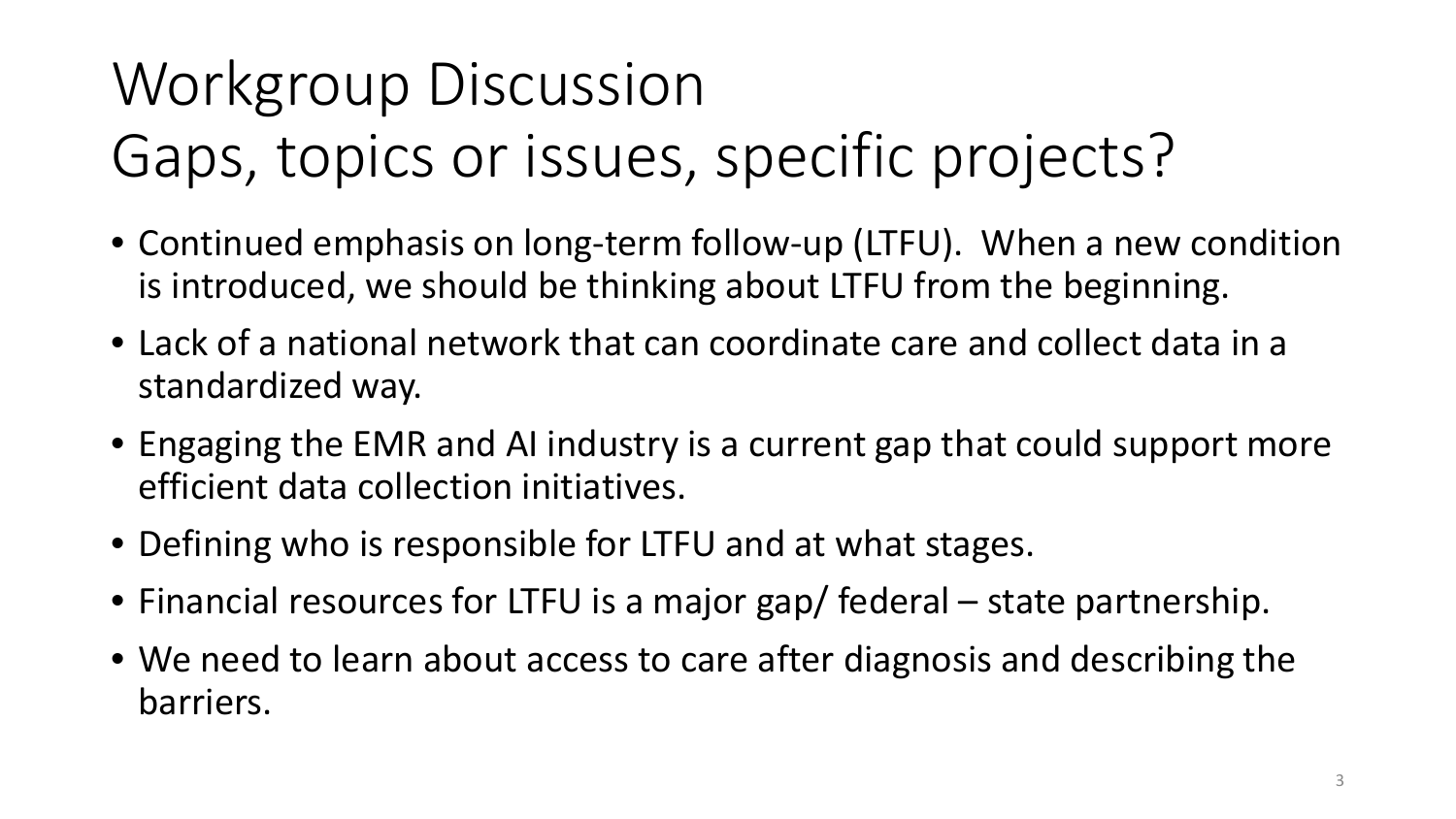### Gaps, topics or issues, specific projects

- There is a need to strengthen LTFU standardization by developing core outcomes or a minimum data set.
- Children who are identified with a condition outside of NBS and enter LTFU?
- Communicating the importance of LTFU to families.
- The Advisory Committee on Heritable Disorders in Newborns and Children – not all heritable disorders are NBS-related.